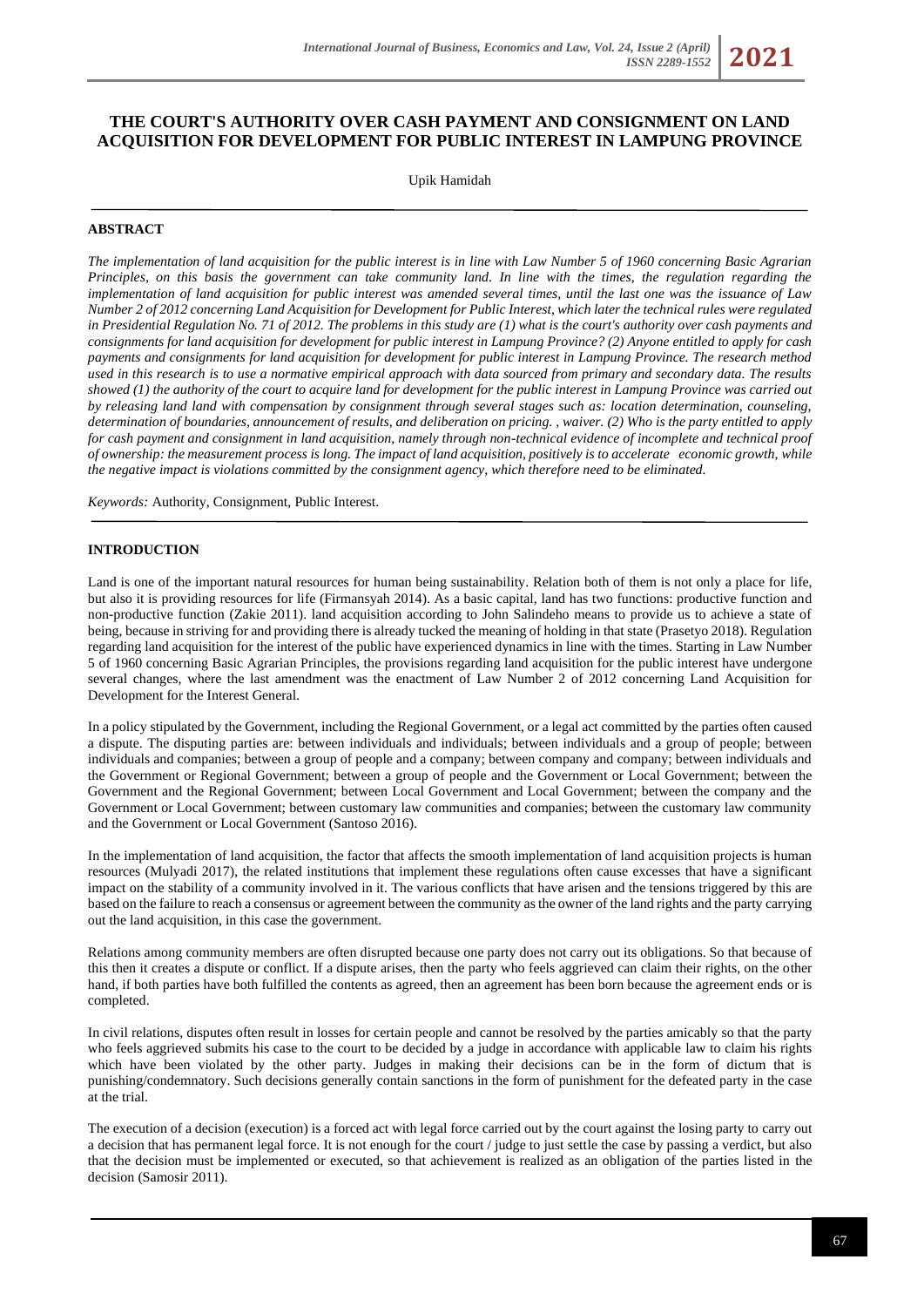Regarding voluntary implementation of decisions. In the opinion of M. Yahya Harahap, that there are no rules for the fulfillment of decisions voluntarily. The law only regulates the details of the procedure for fulfilling decisions by execution (M. Yahya Harahap 2010). Consignatie/deposit, namely if a creditor refuses a payment that the debtor wants to make, the debtor can free himself from his debt by offering the money paid to the creditor through the bailiff. And if the creditor also rejects this offer, then the money is deposited at the secretariat of the District Court with a request that the creditor is summoned before the court and that the deposit be legalized as payment. For approval, pay off the debtor's debt.

In the current implementation of land acquisition, some parties still feel that in its application, the laws used still do not reflect the values contained in Pancasila, both as a view of life and a source of law for the Indonesian nation. This results in the emergence of several parties who have not been accommodated and have not received legal certainty or protection. Especially the holders of land rights. Then with regard to the consignment carried out by the court, the community is considered to have ignored the living law values in the community. Because in practice, courts only refer to the provisions in the regulations made by the authorities, without considering the social aspects that exist in society.

Discussions of land in land acquisition for development for public interest are the first to be used by the government in implementing development. One way is by payment and consignment as an instrument of government control and supervision for the community. Included in the business world. The most important issue for the business world is the ease of carrying out development, in the regions. The easier the land acquisition procedure, the better the development perception, but in theory, the function of the court in payments and concessions will be clearer.

This research intends to find out that court practices (Kholid 2015) so far have not had the same perception of the procedure for offering cash and concession payments as regulated in Article 1404 to Article 1412 of the Civil Code, if no agreement is reached in deliberations for land designation then it is deposited in court (Article 42 of Law No. 2 of 2012) whose implementation must be in accordance with applicable procedural law because procedural law plays an important role in the judicial process.

The results of this research will be endeavored to construct land acquisition for the development of the public interest as a cut in the bureaucratic chain, not a reduction in the function of permits as an instrument of control. Based on the description above, the research questions posed are: (1) what is the Court's authority over cash payments and consignments for land acquisition for development for the public interest in Lampung Province. (2) Anyone entitled to apply for cash payments and consignments for land acquisition for development for public interest in Lampung Province.

The purpose of this study is to seek answers to research questions posed by using legal research methods. The theoretical benefit of this research is to apply the theory of agrarian law as a controlling instrument of development policy. Thus, an application flow for cash and consignment payments will be obtained for land acquisition for development for the public interest which is taking place in Lampung Province.

### **RESEARCH METHODS**

The research method in this article uses a normative juridical approach (dogmatic legal research) with a review of statutory regulations. Statutory regulations are analyzed by means of content of analysis. Analysis of legal materials and data was carried out descriptively and analytically. This research is a legal research using a socio-legal approach where in principle this study is a legal study using a social science methodological approach in a broad sense. The data used in this study consisted of two types of data, namely primary data and secondary data.

Data were collected through inventory procedures and identification of laws and regulations, observation, and classification and systematization of legal materials according to research problems. Legal materials and data collected were reviewed for completeness (editing), then classified and systematized thematically (according to the subject matter), for further analysis where the analysis was carried out qualitatively, and then described descriptively.

# **RESULTS AND DISCUTION**

#### **Dimension of Justice on Public Interest**

The terminology of general interest consists of the word's 'interest' and 'general'. Lexically, interest means needs, needs, and wants. Whereas in general, it can be interpreted as a crowd, public and inclusive or comprehensive. Based on the lexical meaning of these two words, the public interest can be interpreted as the will of the people or society in general. The effort of this encyclopedic work, riveted throughout with myriad footnotes, is "to state in orderly fashion the contexts and the range of tasks confronting modern democratic governments in using law as an instrument of social control, and as a means towards justice." In attempting to do so, Stone draws on all relevant sources and fields of knowledge, particularly sociology, political science, anthropology, and economics. In fattening his already husky subject he also undertakes a critical survey of present knowledge of law, "from the juristic, historical, anthropological, and sociological sides,"' and to delimit the more rapidly changing areas of statutory and case law (Gary S. Goodpaster 1967).

That law must lay down in the clearest terms any procedures for such compulsory acquisition and principles to be applied in awarding adequate compensation (Nor Asiah Mohamad, at.all: 2013). Such law accords for the principle that the rights of the public prevails against the private interest. In the era of development and globalization, the demand for new physical development has called for increased use of state land by the many quarters. Some projects require specific land at specific location thus, the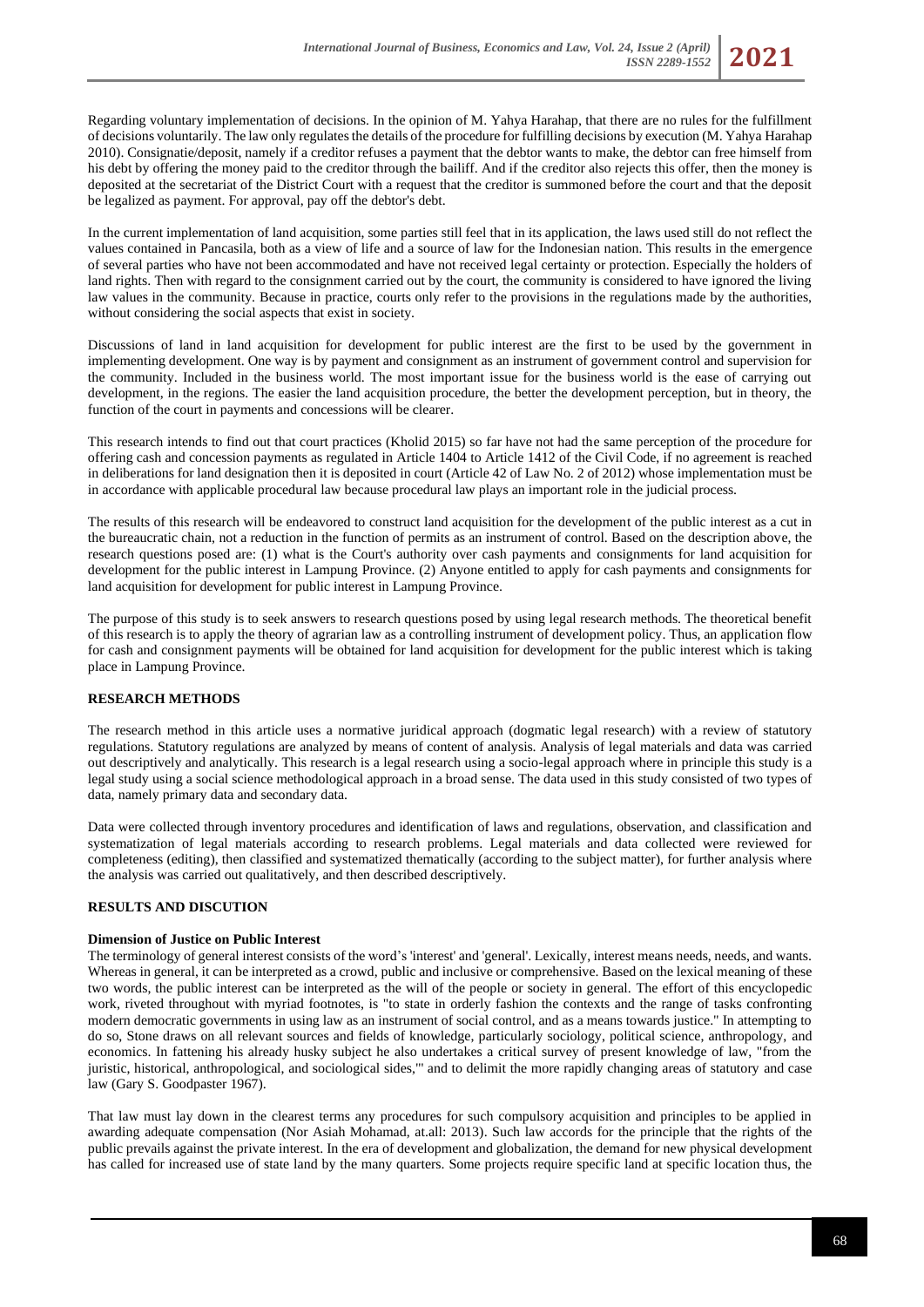government may have no choice but to compulsorily acquire land for that purpose. As a result, the acquisition of private land is unavoidable and the Land Acquisition Act shall be invoked closely to ensure justice is done.

Referring to Salindeho in (Salindeho 1988) the public interest includes the interests of the nation and the state as well as the common interests of the people by looking at the social, political, defense, security and national psychological dimensions. Maria S.W. Sumardjono suggested that the concept of public interest, apart from fulfilling its "designation", must also be able to feel its benefits (for public use) (Arif 2012). In the context of land acquisition for the public interest, referring to statutory regulations, namely Law Number 2 of 2012 concerning Land Acquisition for Development for Public Interest, it is stated that land acquisition for the public interest is the activity of providing land by providing appropriate compensation and fair to the entitled parties. The release of land can be seen as the first step in obtaining people's land, whether it is used for public or private interests (Fithry 2016). The criteria of public interest have two meanings according to Soetandyo Wignjosoebroto, (Wignjoseobroto 1991), namely: Public interest in its meaning as the interest of many people, according to morals, will soon be decided and defined according to the choices and tastes of many people, perhaps through a more spontaneous process. , proceeding from the ground up. The public interest in the meaning of the national interest is decided through processes that are normative and structural in nature and centrally controlled in fulfilling the demands of development engineering.

Compulsory land acquisition has been a major impediment to economic development in Indonesia, often delaying major infrastructure projects for years. Prior to 2012, the legal authority and procedure through which the state could acquire land were both unclear and contradictory. Lacking a legal framework that provided the process with certainty and legitimacy, land acquisition has often triggered accusations of state coercion, intimidation, and human rights violations. In 2012, the Indonesian legislature passed a landmark bill called Law No. 2 of 2012 on Land Acquisition in the Public Interest. It conferred upon the state the legal authority to acquire privately held land for the purpose of economic development, and it established a statutory process for the determination of compensation as well as clearly defined procedural requirements and deadlines for all parties involved. This has resulted in the acceleration of many longstalled infrastructure projects and has ensured that the outcome of compulsory land acquisition is generally more equitable, though there are some deficiencies in the legislation that are likely to require further reform (James Guild: 2019).

According to the provisions in Law Number 2 of 2012 concerning Land Acquisition for Development for Public Interest, land acquisition for public interests is used in development: National defense and security; Public roads, toll roads, tunnels, railways, railway stations, and railway operating facilities; Reservoirs, dams, weirs, irrigation, drinking water channels, sewerage and sanitation, and other irrigation structures; Ports, airports and terminals; Oil, gas and geothermal infrastructure; Generating, transmission, substation, grid and distribution of electric power; Government telecommunications and informatics networks; Landfills and waste processing; Government or local government hospitals; Public safety facilities; Government or local government public burial places; Social facilities, public facilities, and public green open spaces; Nature reserve and cultural heritage; Government or regional or village government offices; Arrangement of urban slum settlements and or land consolidation and housing for low-income communities with lease status; Government or local government educational infrastructure or schools; Government or local government sports infrastructure; Public markets and public parking lots.

The problem then is, as it is known that not all developments categorized above are actually carried out purely for the sake of the public. For example, in the construction of public roads and toll roads. There is a significant difference. Public roads are built and can then be used by all elements of society, while toll roads are built but then access to them can only be enjoyed by the whole community. This is where the meaning of the public interest should then be reduced to certain criteria that embrace justice as the direction of its goal.

#### **Dimension of Justice on Compensation**

The implication of land acquisition for development in the public interest results in the revocation of land rights. As a substitute, the government provides compensation or compensation for this matter according to the provisions of the prevailing laws and regulations. Therefore, in the event that the rights to land belonging to a person or customary rights in a community are revoked for the sake of the public interest, the government should compensate the land in order to provide justice and benefit to those entitled.

With regard to the valuation of land prices, the government must pay attention, especially to customary law communities, the local wisdom of these communities in relation to the nature around where they live. So that in a development carried out in the public interest, the compensation process should not only assess material values, but the compensation must be an accumulation of material and immaterial compensation. As the mandate contained in the Pancasila which is derived in the Basic Law that land, water and air in the unitary state of Indonesia are utilized maximally for the benefit of the community. Citizens' property rights with regard to land ownership and the public interest of the government as state administrator in charge of development should be balanced.

In order to achieve the balance objective, in a land acquisition, compensation for land acquisition needs to take into account the factors of the parties whose land is the object of land acquisition. The amount of compensation for land acquisition should be carried out in two directions until a consensus is reached by the parties. According to Greenberg (1996), perceptions of procedure are more useful for explaining attitudes toward institutions, and distributive justice perceptions have a greater influence over attitudes towards a result of decision. All the same, universality of this role not absolute and the role of justice varies according to organizational contexts and types of rewards. Treambly et al. (2000) suggested that distributive and procedural justice dimensions must be present if attitudes toward rewards are to be properly understood, and perceptions of organizational justice and compensation satisfaction can independently influence attitudes toward the organization. Justice perceptions may have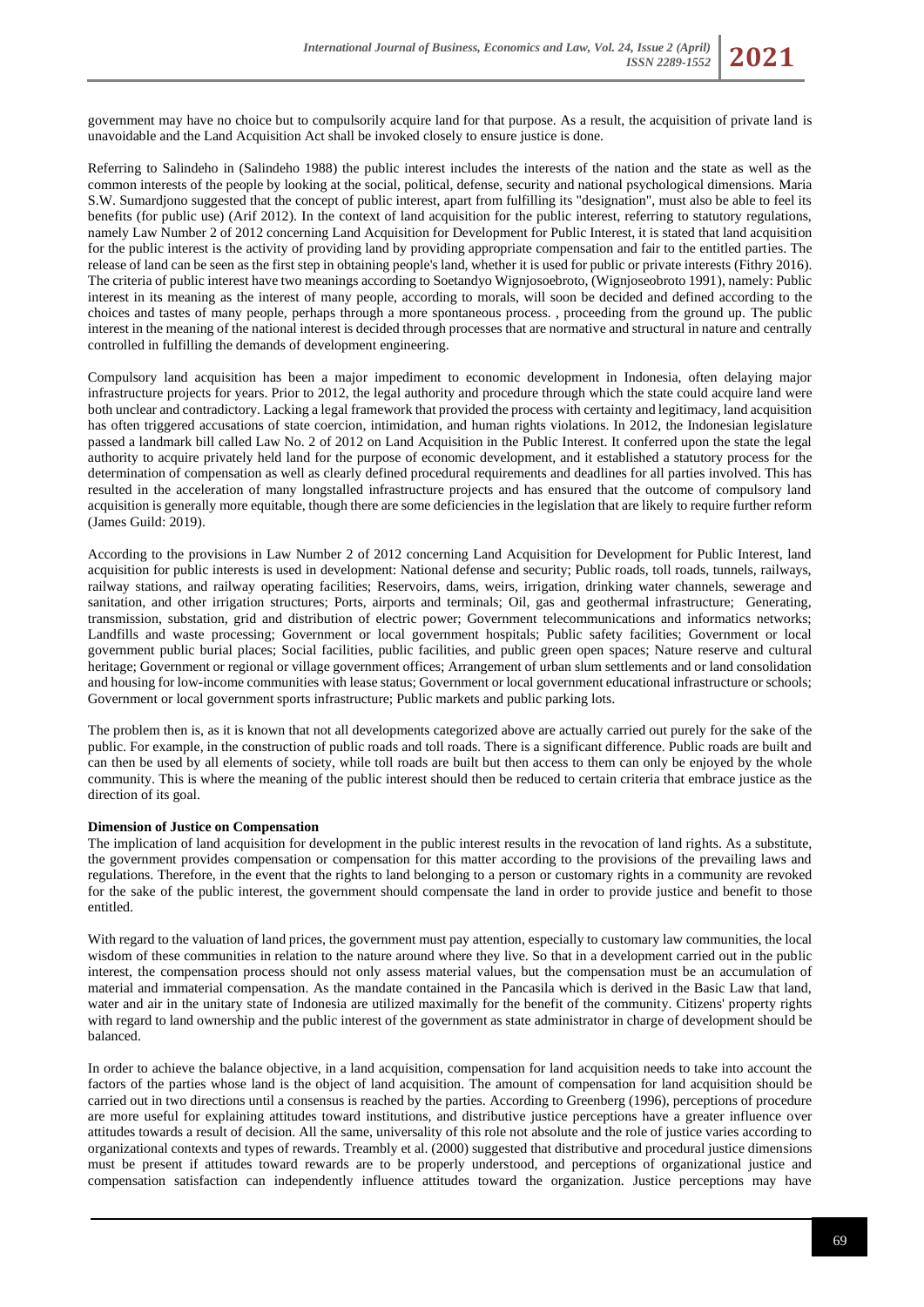Regarding the importance of the value of compensation based on this agreement, A.P. Parlindungan in his book on land (Parlindungan 1993) states that a party or person who is affected by a land acquisition who is then deprived of their land rights must receive the same minimum compensation as before their land title was revoked due to land acquisition. Of course, it would be even better if the compensation went beyond the situation before the land title was revoked. This is because it is feared that people who are deprived of their rights to their land will become more deprived of their lives.

# **Consignment in The Perspective of Justice**

Consignment comes from the Dutch language, which is from the word Consignatie which means "deposit of money or goods at the court for the payment of one debt. The offer of payment which is followed by custody at court releases the original debtor by means that are lawful according to law." (Mulyati and Ikhwansyah 2019). The consignment as a mechanism to pay compensation due to land acquisition for development in the public interest can only be carried out in a number of conditions. First, the actor in land acquisition is the government. Second, an agreement has been reached from both the government and the owner of the land or building that is the object of the land acquisition.

The problem that arises later is that the government often uses consignment as justification to carry out development on land owned by the community on the grounds that they have made concessions on loss money which has not been approved by the District Court. Regulations regarding the practice of consignment can be seen in the Civil Code where consignment is described as a method that is usually carried out in an agreement in which a debtor repays his debt by entrusting a debt payment to the court. This consignment or deposit can be carried out in objects in the form of money or objects in the form of other movable objects. If seen from the formulation of the Article regarding the consignment in the Civil Code, namely Article 1408 it states that: "as long as the debtor does not take what is deposited, the debtor can take it back, in that case, the people who are in debt and the guarantor of the debt are not released". The formulation of this article assumes that if the party affected by land acquisition, in this case the people, does not take compensation that has not been agreed upon in the Court, then the compensation can be taken back by the government as the party organizing the land acquisition. And the community whose land is the object of land acquisition will lose their land and will not receive compensation.

In essence, the legal relationship that arises as a result of land acquisition for development in the public interest is a legal relationship in the civil domain. This legal relationship is like in a sale and purchase transaction where the agreement or consensus of the parties is a crucial factor in its implementation. As stated in the principle of pacta sunt servanda. In Law Number 2 of 2012 concerning Land Acquisition for Development for Public Interest, compensation for land acquisition is stipulated through the land agency with a maximum period of 30 working days. Starting from the completion of the assessment of the object for compensation is carried out. That is the basis for providing compensation to the land owner whose land is the object of land acquisition.

If no agreement is reached in determining the value of compensation, which is followed by a deliberation process between the parties involved in land acquisition, then the party entitled to compensation can file an objection to the district court for a decision within 14 working days. The existence of Law Number 2 of 2012 negates the existence of consignment to transfer government responsibility in land acquisition. In line with this the use of consignment cannot be justified as the Supreme Court once decided in case No. 3757PK/Pdt/1991 dated 6 August 1991, in which the consignment was declared inapplicable in terms of land acquisition by the government.

The problem then is that the existence of the 2 laws above does not close the opportunity for the practice of consignment to continue. The Supreme Court's decision as mentioned above does not become jurisprudence which absolutely must be followed and implemented by district courts that carry out consignment practices.

Talking about compensation, Law Number 2 of 2012 also regulates that compensation for land can be given in several forms, namely in the form of: Money; Replacement land; Resettlement; Shareholding; and other forms agreed by both parties (Subekti 2016). At the consignment, the types of compensation as contained in Law Number 2 of 2012 can only be made in the form of money. Meanwhile, replacement land, resettlement, share ownership, and other forms agreed by both parties are not regulated for its application. If traced further, the provisions regarding deliberation to reach an agreement in compensation for land acquisition that exceeds the stipulated time limit, namely 30 days, can be categorized as human rights violations committed by the government against parties whose land is the object of land acquisition.

The practice of consignment is also full of conflicts with the norms contained in the constitution. One of them is in Article 23 paragraph (1) which states that the state budget as a form of state financial management is stipulated annually by law and its implementation is carried out openly and responsibly for the greatest interest of the people. With the existence of a consignment, compensation that should be properly given to the party whose land is the object of land acquisition for the public interest has a bad effect. This is because the consignment opens the possibility that the party whose land is the object of development for the public interest may lose the land and at the same time do not receive compensation.

Therefore, regulatory reform in land acquisition for development for the sake of interest is very much needed to prevent consignment practices to provide justice to the community as parties whose land is the object of land acquisition. Such regulatory reform should close the possibility of reopening consignment practices in the future. Some of the ways are by revising existing procurement regulations to make them more responsive and accommodate community rights. Apart from that, it needs to be reiterated that not all land acquisition is purely carried out in the public interest, as above has been conveyed through examples of